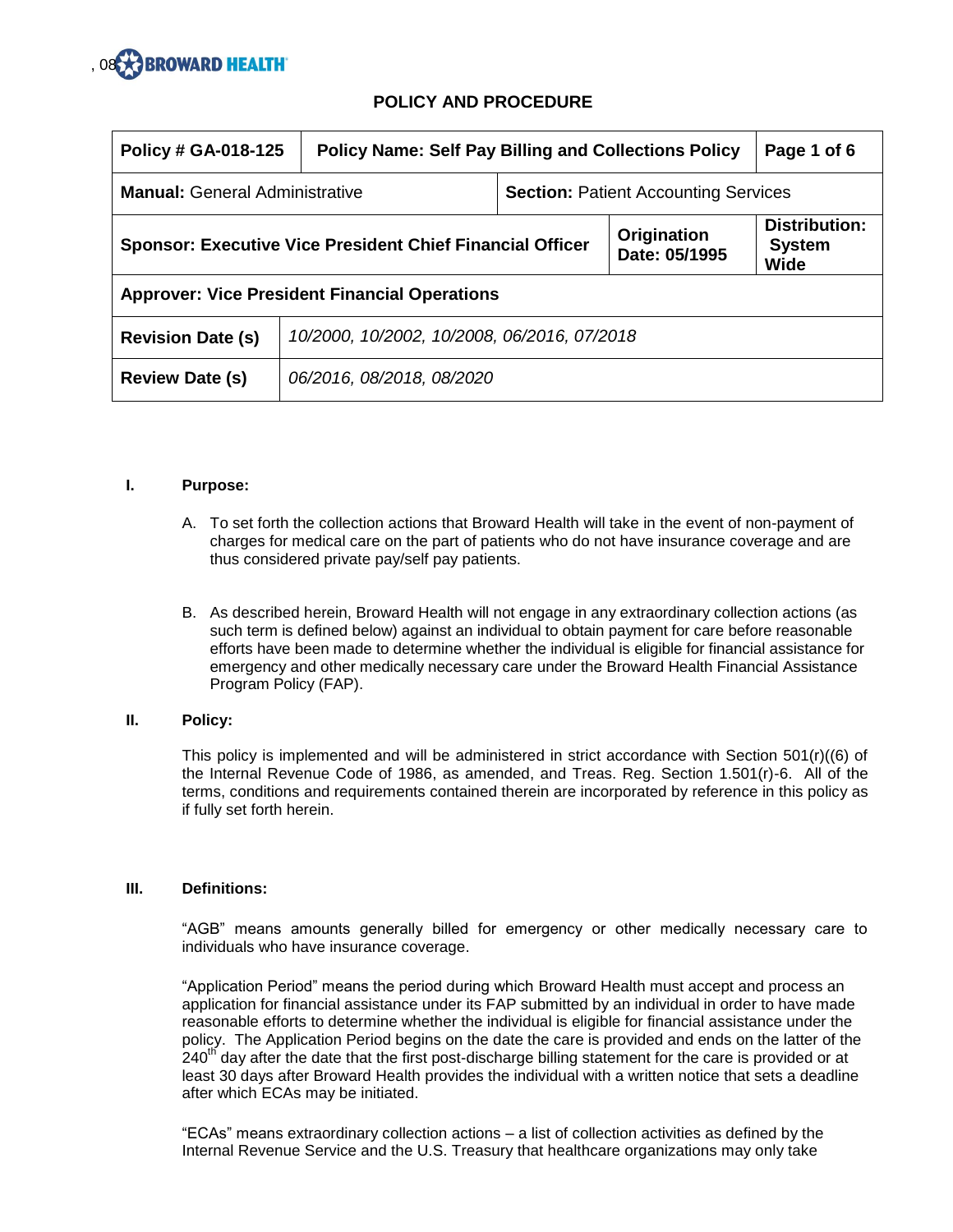

| Policy #: GA-018-125 | <b>Self Pay Billing and Collections Policy</b> | Page 2 of 6 |
|----------------------|------------------------------------------------|-------------|
|                      |                                                |             |

against an individual to obtain payment for care *after* reasonable efforts have been made to determine whether the individual is eligible for financial assistance under the FAP. ECAs against the individual include ECAs to obtain payment for the care against any other individual who has accepted or is required to accept responsibility for the individuals care. ECAs include but are not limited to:

- Place a lien on an individual's property
- Commencing a civil action against an individual
- Attach or seize an individual's bank account or any other personal property
- Garnish an individual's wages
- Selling an individual's debt to another party
- Reporting adverse information about the individual to consumer credit reporting agencies or credit bureaus.

"FAP" means Broward Health's Financial Assistance Policy.

"FAP-Eligible Individual" means an individual eligible for financial assistance under Broward Health's Financial Assistance Policy.

### **IV. Self Pay Billing and Collections Process**

Broward Health will make reasonable efforts to assist and determine whether an individual responsible for payment is eligible for financial assistance under the FAP (as described in Part V. of this policy) and will also provide assistance with enrolling for any available local, state or federally funded health insurance programs. However, if it is determined that the individual is ineligible for financial assistance under the FAP the following may occur:

- a) All FAP ineligible individuals receiving care at any Broward Health facility will be billed the full charges for such care.
- b) Broward Health will communicate to FAP ineligible individuals with outstanding account balances in the following manner:
	- i. Collections letters and dunning statements will be sent in order to keep individuals informed of outstanding account balances. The severity of dunning message will be determined by the age and payment status of the account.
	- ii. Broward Health Representatives may also contact patients telephonically in an attempt to inform individuals of outstanding account balances and to collect on outstanding account balances.
	- iii. Itemized bills will be sent to individuals upon request or as otherwise required.

## **V. Extraordinary Collection Actions (ECAs)**

- a) Broward Health will not engage in ECAs before making reasonable efforts to determine whether a patient is eligible for financial assistance for the care under the FAP.
- b) ECAs in which Broward Health may engage include: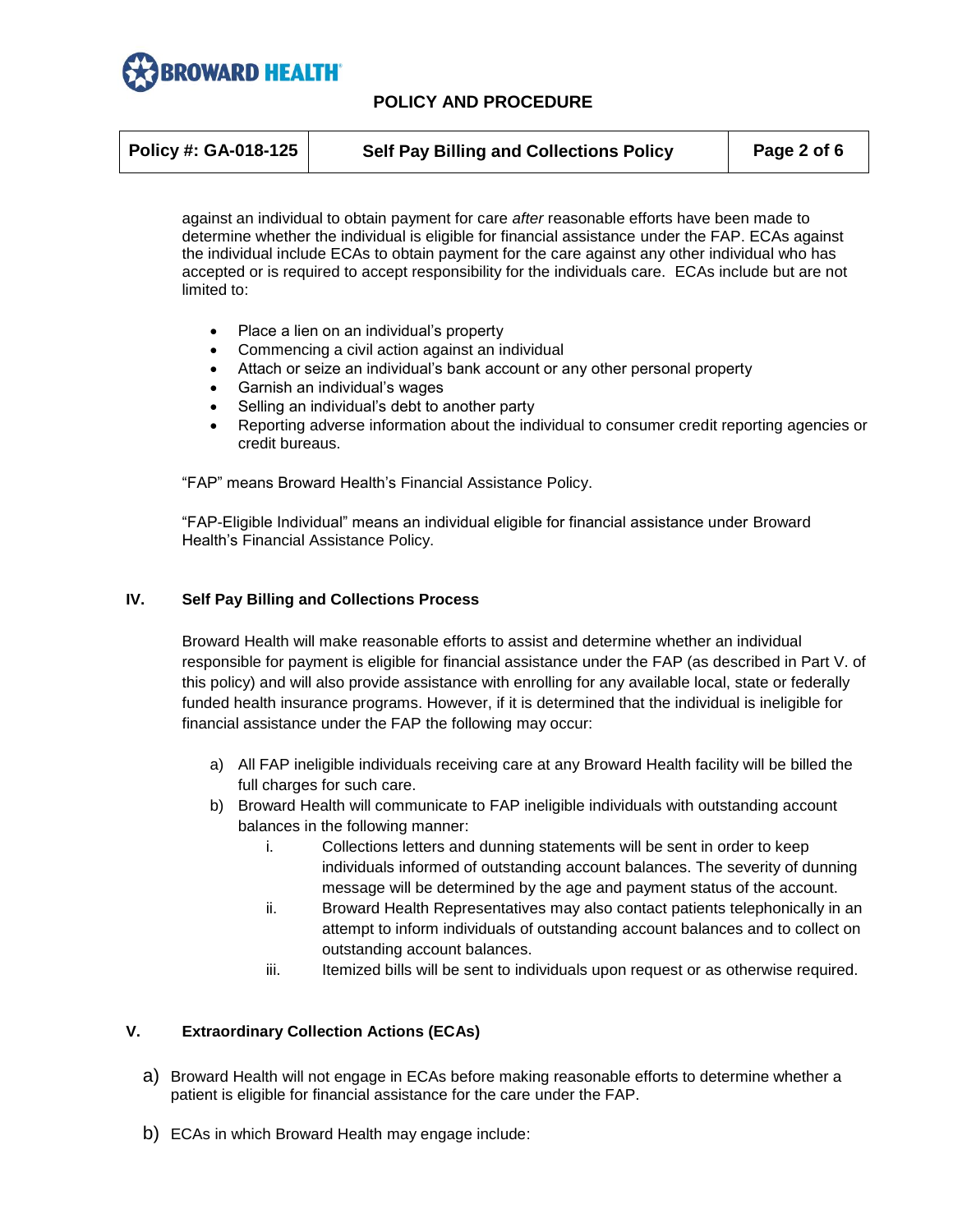

| Policy #: GA-018-125 | <b>Self Pay Billing and Collections Policy</b> | Page 3 of 6 |
|----------------------|------------------------------------------------|-------------|
|                      |                                                |             |

- 1. Actions that require legal or judicial process that may lead to filing of a lien against personal property, judgement or garnishment of wages.
- 2. Reporting adverse information to consumer credit reporting agencies or credit bureau.
- 3. Commence a civil action against an individual.

### **VI. DETERMINING FINANCIAL ASSISTANCE ELIGIBILITY PRIOR TO ECA**

- a) Broward Health will make reasonable efforts to determine whether individuals are eligible for financial assistance under the FAP. To that end, Broward Health will notify individuals about the FAP before initiating any ECAs to obtain payment for the care and refrain from initiating such ECAs for at least 120 days from the date Broward Health provides the first post-discharge billing statement for the care.
- b) In the event an individual submits an incomplete FAP application during the application period, Broward Health will notify the individual about how to complete the FAP application and will suspend any ECAs for a reasonable time to allow the individual to complete and re-submit the FAP application.
- c) Broward Health will take the following actions at least 30 days before first initiating one or more ECA(s) against an individual to obtain payment for care:
	- 1. Provide the individual with a written notice that indicates financial assistance is available under the FAP for eligible individuals, identify the ECA(s) that Broward Health (or other authorized party) intends to initiate to obtain payment for the care, and state a deadline after which such ECA(s) may be initiated that is no earlier than 30 days after the date that the written notice is provided.
	- 2. Provide the individual with a plain language summary of the FAP with the written notice described above.
	- 3. Make a reasonable effort to orally notify the individual about the FAP and explain how the individual may obtain assistance with the FAP application process.
- d) If Broward Health aggregates an individual's outstanding bills for multiple episodes of care before initiating one or more ECAs to obtain payment for those bills, it will refrain from initiating the ECA(s) until 120 days after it provided the first post-discharge billing statement for the most recent episode of care included in the aggregation.

#### **VII. PROCESSING FAP APPLICATIONS**

Broward Health will process FAP applications in accordance with the provisions set forth below.

- 1. If an individual submits a complete FAP application during the Application Period, Broward Health will:
	- a. Suspend any ECAs against the individual (with respect to charges to which the FAP application under review relates);
	- b. Make a determination as to whether the individual is FAP-eligible and notify the individual in writing of the eligibility determination and the basis for this determination.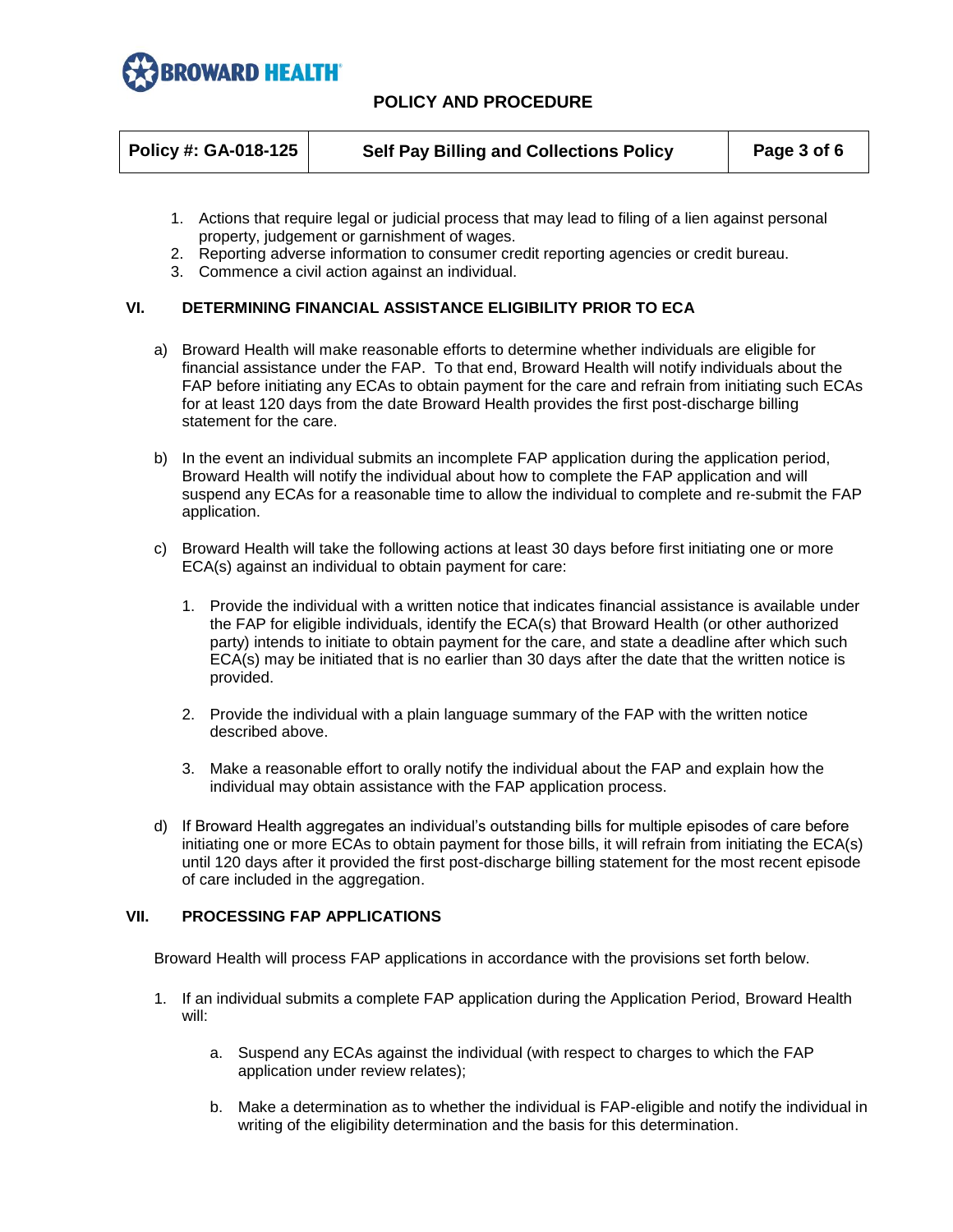

| Policy #: GA-018-125 | <b>Self Pay Billing and Collections Policy</b> | Page 4 of 6 |
|----------------------|------------------------------------------------|-------------|
|                      |                                                |             |

- c. If Broward Health determines the individual is FAP-eligible, Broward Health will take the following actions:
	- i. Notify the individual in writing of 100% financial assistance coverage for emergency and other medically necessary care along with applicable copayments.
	- ii. Refund to the individual any amount he or she has paid for the care (whether to the hospital facility or any other party to whom the hospital facility has referred or sold the individual's debt for the care) that exceeds the amount he or she is determined to be personally responsible for paying as a FAP-eligible individual, unless such excess amount is less than \$5 (or such other amount published in the Internal Revenue Bulletin).
	- iii. Take all reasonably available measures to reverse any ECA taken against the individual to obtain payment for the care.
- d. If, upon receiving a complete FAP application from an individual who Broward Health believes may qualify for Medicaid, Broward Health may require the patient to apply and comply with the Medicaid Eligibility process. Failure to apply and comply with the Medicaid process if required may result in the individual not being eligible for financial assistance under the FAP.
- 2. Submission of Incomplete FAP Application

If an individual submits an incomplete FAP application during the Application Period, Broward Health will

- a. Notify the individual that the FAP application is incomplete and explain how to complete the FAP application.
- b. Suspend any ECAs against the individual (with respect to charges to which the FAP application under review relates);
- c. Provide the individual with a written notice that describes the additional information and/or documentation required under the FAP or FAP application form that the individual must submit to Broward Health to complete his/her FAP application.
- d. If an individual who has submitted an incomplete FAP application during the Application Period subsequently completes the FAP application during the Application Period (or, if later, within a 30 day time period given to respond to requests for additional information and/or documentation) the individual will be considered to have submitted a complete FAP application during the Application Period.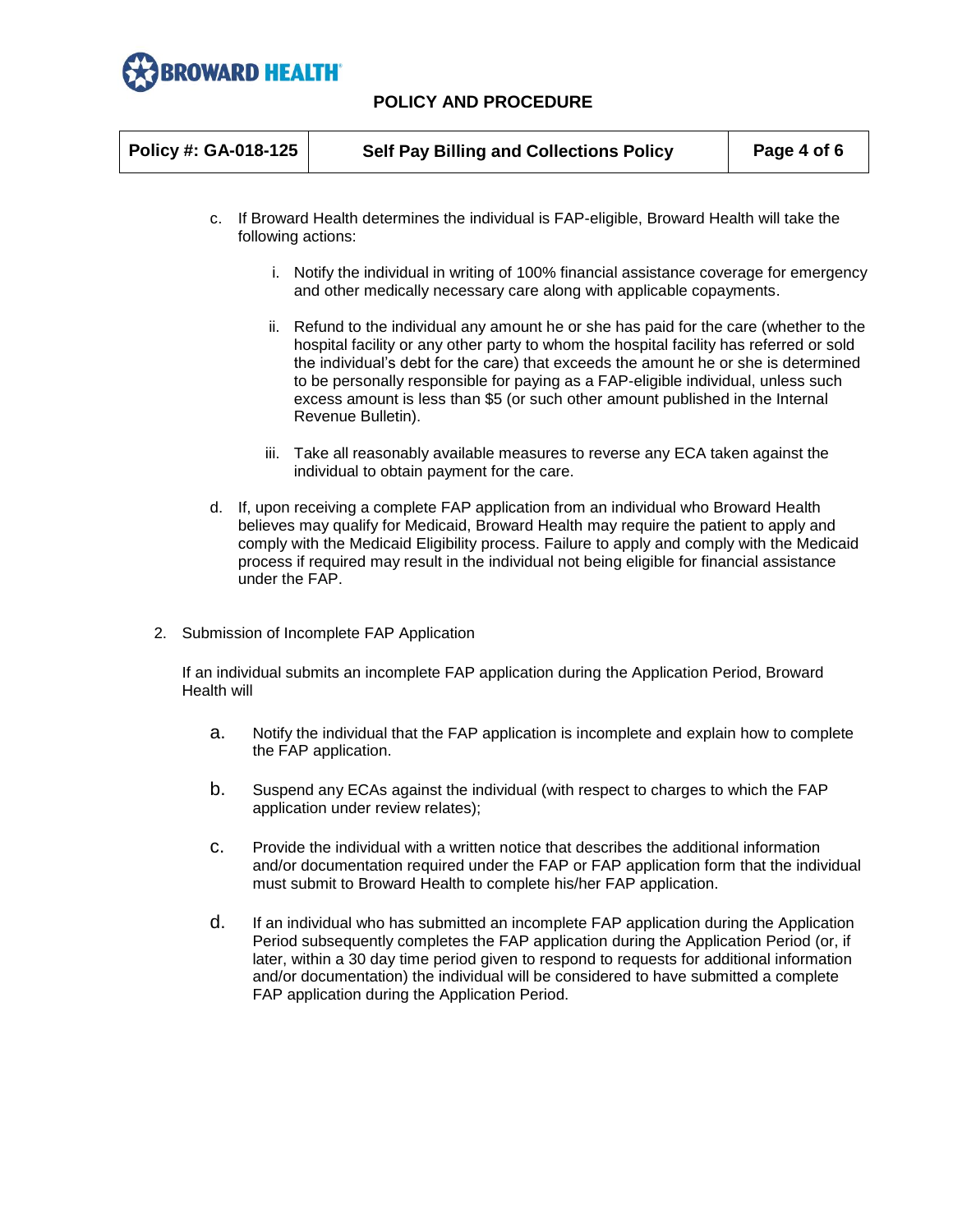

**Policy #: GA-018-125 Self Pay Billing and Collections Policy Page 5 of 6**

#### **VIII. MISCELLANEOUS PROVISIONS**

- a) **Anti-Abuse Rule**  Broward Health will not base its determination that an individual is not FAPeligible on information that Broward Health has reason to believe is unreliable or incorrect or on information obtained from the individual under duress or through the use of coercive practices.
- b) **No Waiver of FAP Application**  Broward Health will not seek to obtain a signed waiver from any individual stating that the individual does not wish to apply for assistance under the FAP, or receive the information described above, in order to determine that the individual is not FAP-eligible.
- c) **Final Authority for Determining FAP Eligibility**  Final authority for determining that Broward Health has made reasonable efforts to determine whether an individual is FAP-eligible and may therefore engage in ECAs against the individual rests with Central Financial Assistance Unit (CFAU).
- d) **Agreements with Other Parties** If Broward Health sells or refers an individual's debt related to care to another party, Broward Health will enter into a legally binding written agreement with the party that is reasonably designed to ensure that no ECAs are taken to obtain payment for the care until reasonable efforts have been made to determine whether the individual is FAP-eligible for the care.
- e) **Providing Documents Electronically**  Broward Health may provide any written notice or communication described in this policy electronically (for example, by email) to any individual who indicates he or she prefers to receive the written notice or communication electronically.
- f) **Providing Medically Necessary Care** Broward Health will not defer, deny, or require a payment before providing medically necessary care to an individual because of prior outstanding bills.
- g) **Payment Plans** All FAP-ineligible individuals who are uninsured are eligible for payment plans or a discount on outstanding FAP-ineligible balances.

#### **IX. HOSPITAL CONTACT INFORMATION**

Broward Health Medical Center **Broward Health North** (954)355-5442 (954) 786-6589 1600 S Andrews Ave 201 E Sample Rd Fort Lauderdale, FL 33316 Deerfield Beach, FL 33064

(954) 776-8708 (954) 344-3006 6401 N Federal Highway 3000 Coral Hills Drive Fort Lauderdale, FL 33308 Coral Springs, FL 33065

Broward Health Imperial Point **Broward Health Coral Springs** 

## **X. Related Policies**

## **GA-018-055- Financial Assistance Program Policy**

## **XI. Regulations/Standards**

Section 501(r)(4) of the Internal Revenue Code